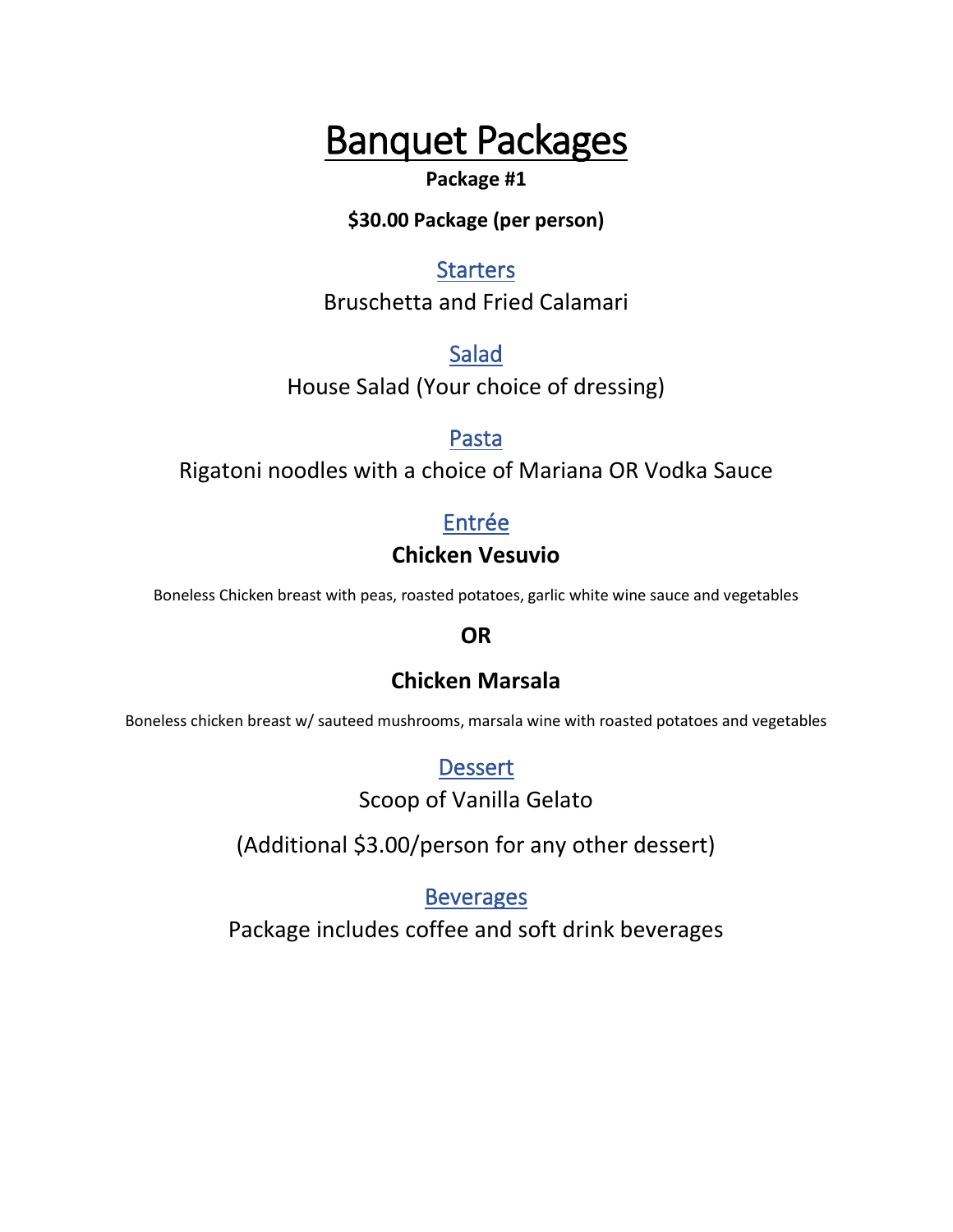#### **Package #2**

#### **\$40.00 Package (per person)**

### **Starters**

Sausage and peppers and Arancini w/ Marinara

Salad

Arugula Salad

# Pasta

Spaghetti noodles with a choice of Mariana OR Vodka Sauce

# Entrée

#### **Veal Vesuvio**

Boneless veal medallions with peas, roasted potatoes, garlic white wine sauce and vegetables

#### **OR**

# **Veal Franchise Ala Piccata**

Boneless breaded veal medallions with egg wash, tomatoes, capers, and artichokes in lemon butter, roasted potatoes and vegetables

# Dessert

Scoop of Vanilla Gelato

(Additional \$3.00/person for any other dessert)

Beverages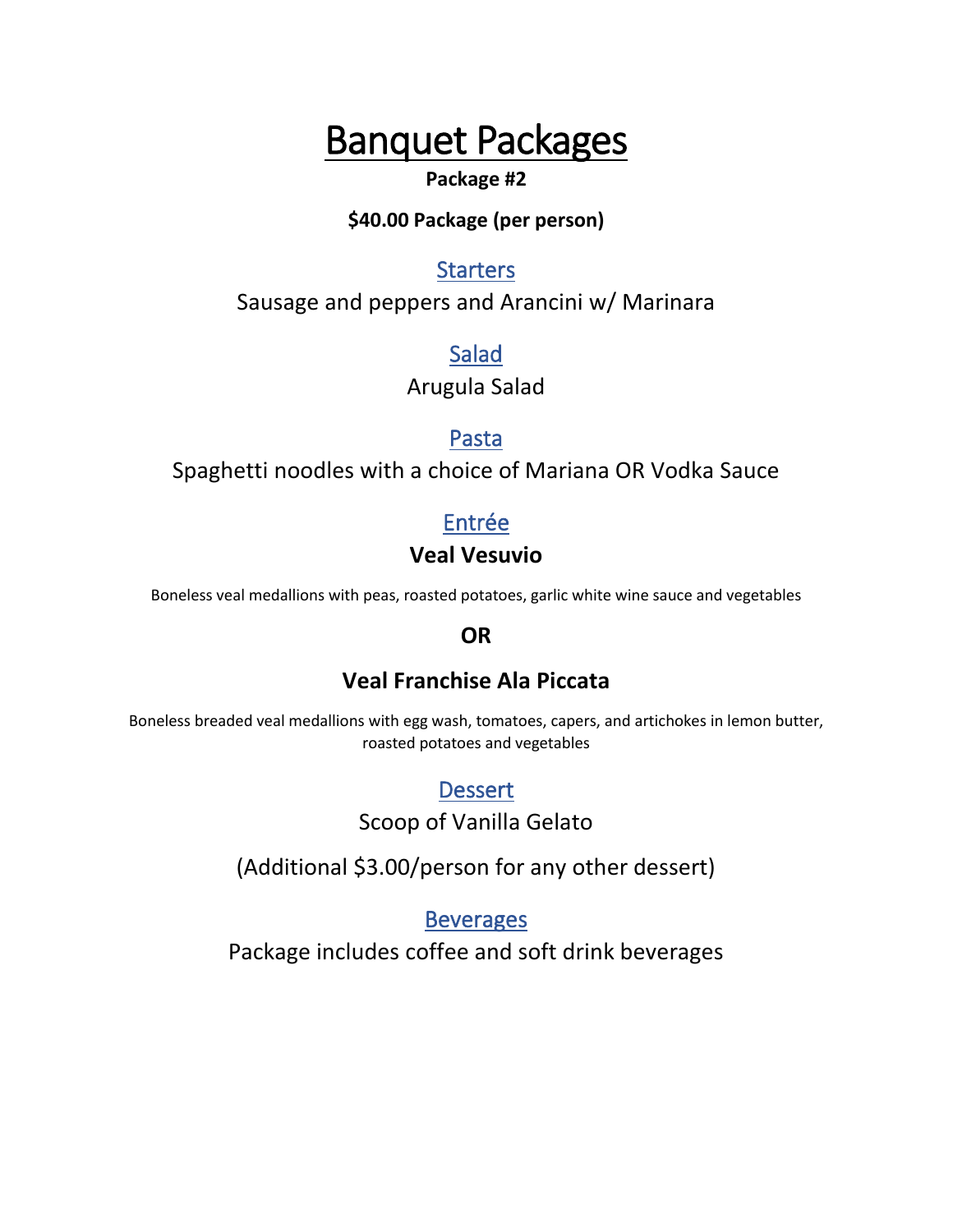#### **Package #3**

**\$50.00 Package (per person)**

#### **Starters**

Baked Clams and Baked Artichoke

Salad Arugula Salad or Caprese Salad

Pasta Eight Finger Cavatelli with Vodka Sauce

> Entrée **Ribeye Steak**

> > **OR**

**New York Steak**

#### **OR**

#### **Prime Rib**

All options are served with asparagus and mashed potatoes

#### **Dessert**

Scoop of Vanilla Gelato

(Additional \$3.00/person for any other dessert)

**Beverages**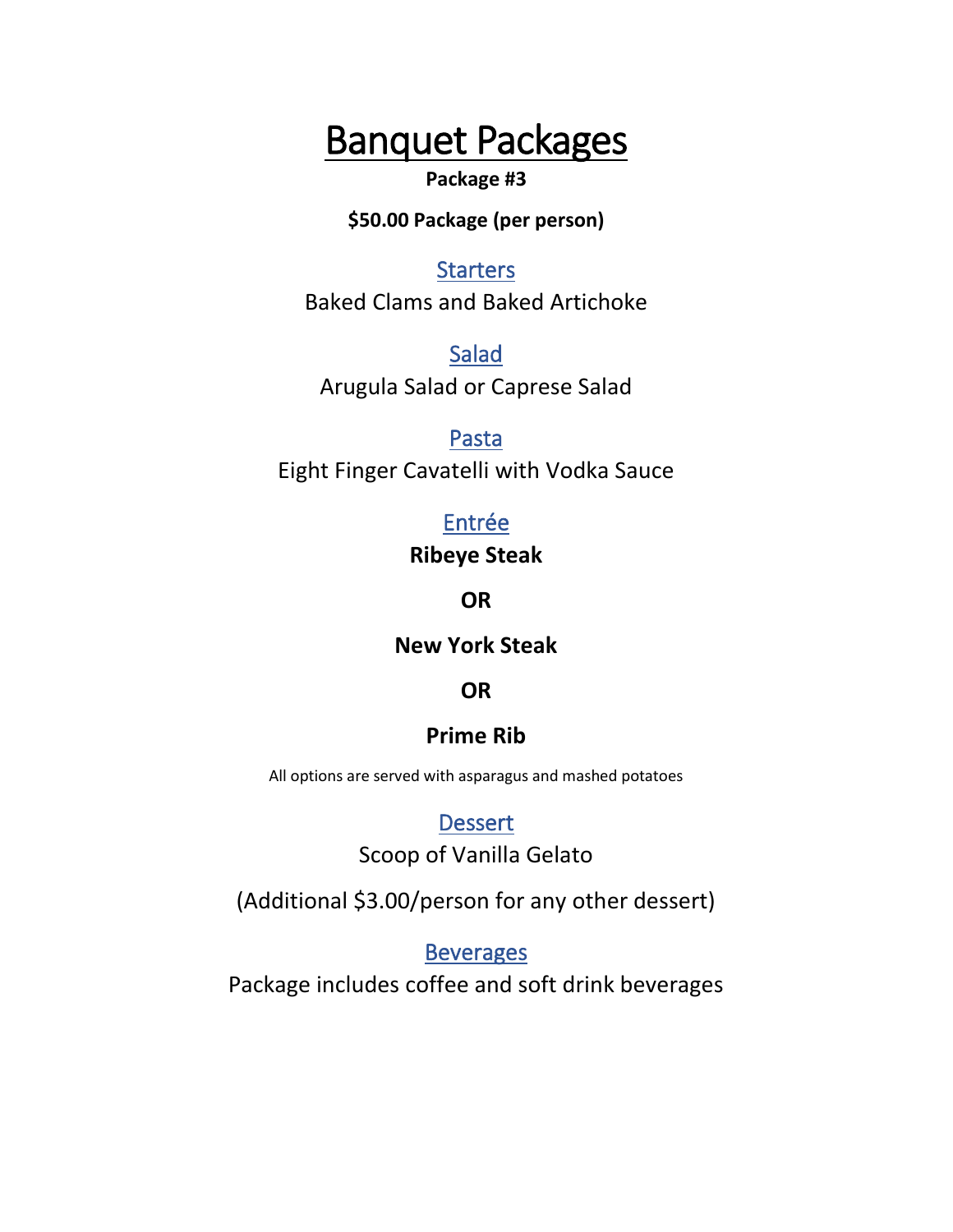#### **Package #4**

#### **\$60.00 Package (per person)**

# **Starters**

Shrimp Scampi and Steamed Mussels with red or white sauce

Salad

Arugula Salad or Caprese Salad

Pasta

Pappardelle Siciliana

Eggplant, sweet red peppers kalamata olives and capers in a rich red gravy with fresh basil

# Entrée

# **Chilean Sea Bass**

# **OR**

# **Red Snapper**

Cooked in a lemon butter sauce with oven roasted potatoes and sauteed spinach

**Dessert** 

Scoop of Vanilla Gelato

(Additional \$3.00/person for any other dessert)

**Beverages**